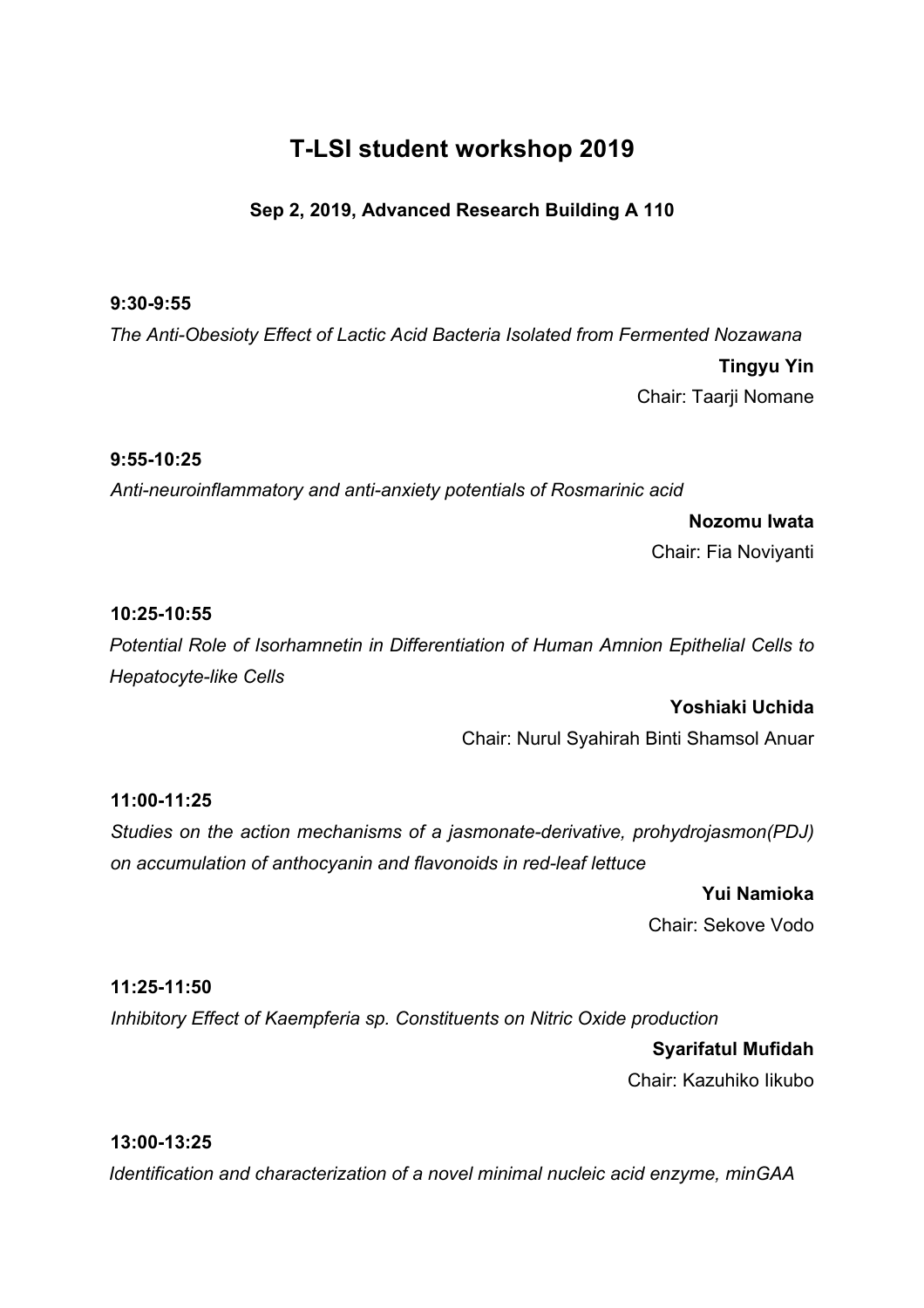# **Rika Inomata**

Chair: Takashi Futami

#### **13:25-13:50**

*Molecular mechanisms of the antistress and anticancer activities in some natural compounds*

### **Sajal Afzal**

Chair: Hakiki Melanie

#### **13:50-14:15**

*Cancer treatment by therapeutics targeting antitumor immunity and oncogene* **Tomohiro Eguchi** Chair: Meriem Bejaoui

#### **14:20-14:45**

*Preparation and Characterization of Highly Concentrated Monodisperse Oil-in-Water(O/W)Emulsion Using Microchannel Emulsification*

> **Khai Wenn Seah** Chair: Mouad Sabti

#### **14:45-15:10**

*Molecular Distillation Technology for Separation of Triglycerides and Free Fatty Acids* **Teetach Changwatchai** Chair: Fadwa Damak

#### **15:15-15:40**

*Pharmacokinetic,pharmacodynamics and safety evalution of novel vasopressin-2(V2) receptor agonist, ASP7035 in human*

> **Tadayoshi Hirata** Chair: Munkzul Ganbold

#### **15:40-16:05**

*Chronic treatment of an (iso-)glutaminyl cyclase inhibitor,PQ529,is a novel and effective approach for chronic kindney diseases*